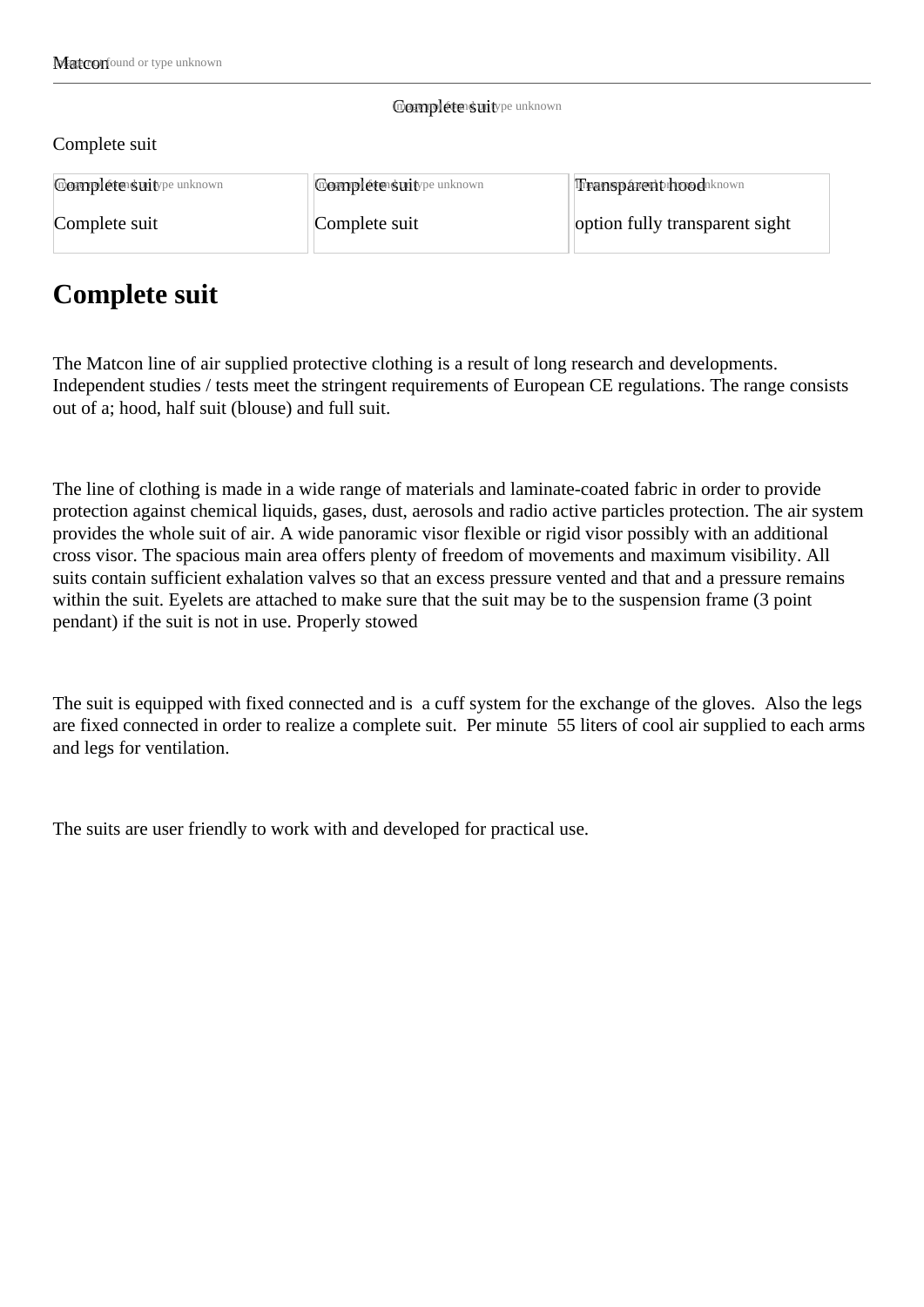## **Specifications:**

- Maximum air consumption
- Glove interchangeable system
- Unique Matcon cuff system
- Meets CE standards:
	- EN 14594
	- EN 14605 type 3 PB [3] and type 4 PB [4]
	- EN340

| Requirements                                                      | $\ $ Results                         |
|-------------------------------------------------------------------|--------------------------------------|
| $\vert$ -CO <sup>2</sup> level not higher than 1%                 | $\parallel$ -CO $2$ level 0.3%       |
| $\vert$ -Noise level less than 80dB (A)                           | $\parallel$ -Noise level 75 dB (A)   |
| <b>Extra options:</b><br> -Internal leakage does not exceed 0.05% | $\parallel$ -Internal leakage 0.002% |
| $\mathbb{H}\text{-}\mathrm{NPV}$ 20                               | $\parallel$ -NPV 200                 |

• Zipper options

- Plastic zipper with double guide
- $\circ$  Metal zipper with single guide
- Liquid and gas tight zipper

All zippers are horizontal chest fixed and protected by a flap which can be loose, performed with velcro or performed with snaps, but the zip can also be positioned at the side or at the back.

- Extra outer visor (0,5 mm with Velcro spots for connection or 0,2 mm with double sided tape)
- Flow controller
- Cooling of Heater of the air.
- Available in different materials:
	- PVC, antistatic and flame retardant PVC, Neoprene, Hypalon, Butyl, Viton, MAT TECH (material with limited useful life), etc.